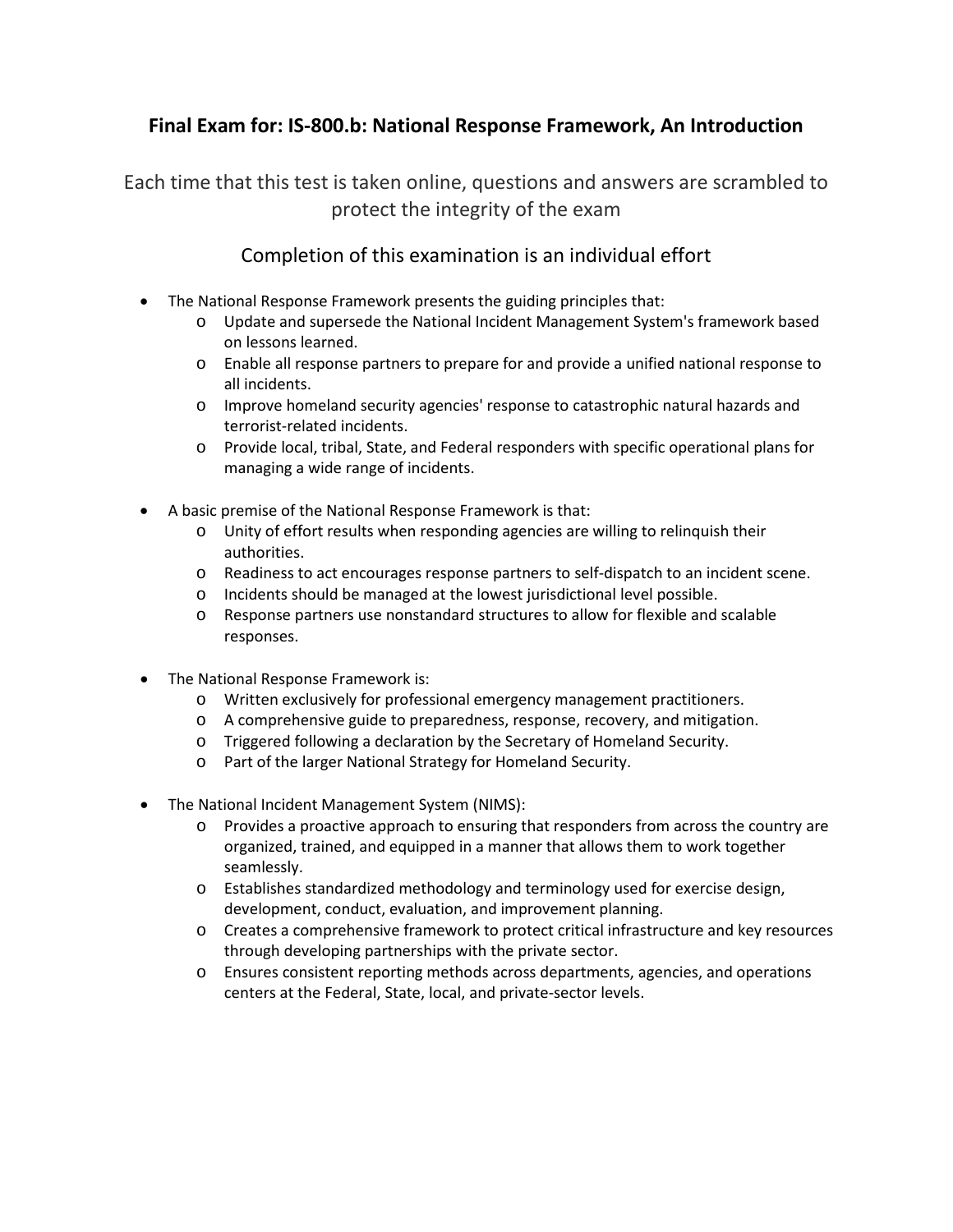- Which Incident Command System element provides a command structure to enable agencies with different legal, jurisdictional, and functional responsibilities to coordinate, plan, and interact effectively on scene while maintaining their own authority, responsibility, and accountability?
	- o Area Command
	- o Unified Command
	- o Unity of Command
	- o Unity of Effort
- Incident managers begin planning for the demobilization process when:
	- o The first resources are ready to be released.
	- o They begin the resource mobilization process.
	- o Incident activities shift from response to recovery.
	- o Requested by the emergency operations center.
- The State Coordinating Officer is:
	- o Appointed by the Governor to coordinate State disaster assistance efforts with those of the Federal Government.
	- o Deployed through the Emergency Management Assistance Compact to coordinate State-to-State mutual aid and assistance.
	- o Assigned by the FEMA Regional Administrator to expedite the delivery of needed services to a State.
	- o Selected by the chief elected officials in impacted jurisdictions to interface with the State officials during the incident response.
- Which organization serves as FEMA's primary operations management center, as well as the focal point for national resource coordination?
	- o National Response Coordination Center
	- o Federal Operations Center
	- o Strategic Information and Operations Center
	- o Disaster Response Center
- Who is the principal Federal official for domestic incident management?
	- o Federal Coordinating Officer
	- o FEMA Administrator
	- o Senior Federal Law Enforcement Official
	- o Secretary of Homeland Security
- Planning across the full range of homeland security operations is:
	- o Primarily conducted by Federal agencies with homeland security missions.
	- o Required in order to receive assistance under the Stafford Act.
	- o An inherent responsibility of every level of government.
	- o Focused primarily on the protection of the Nation's critical infrastructure.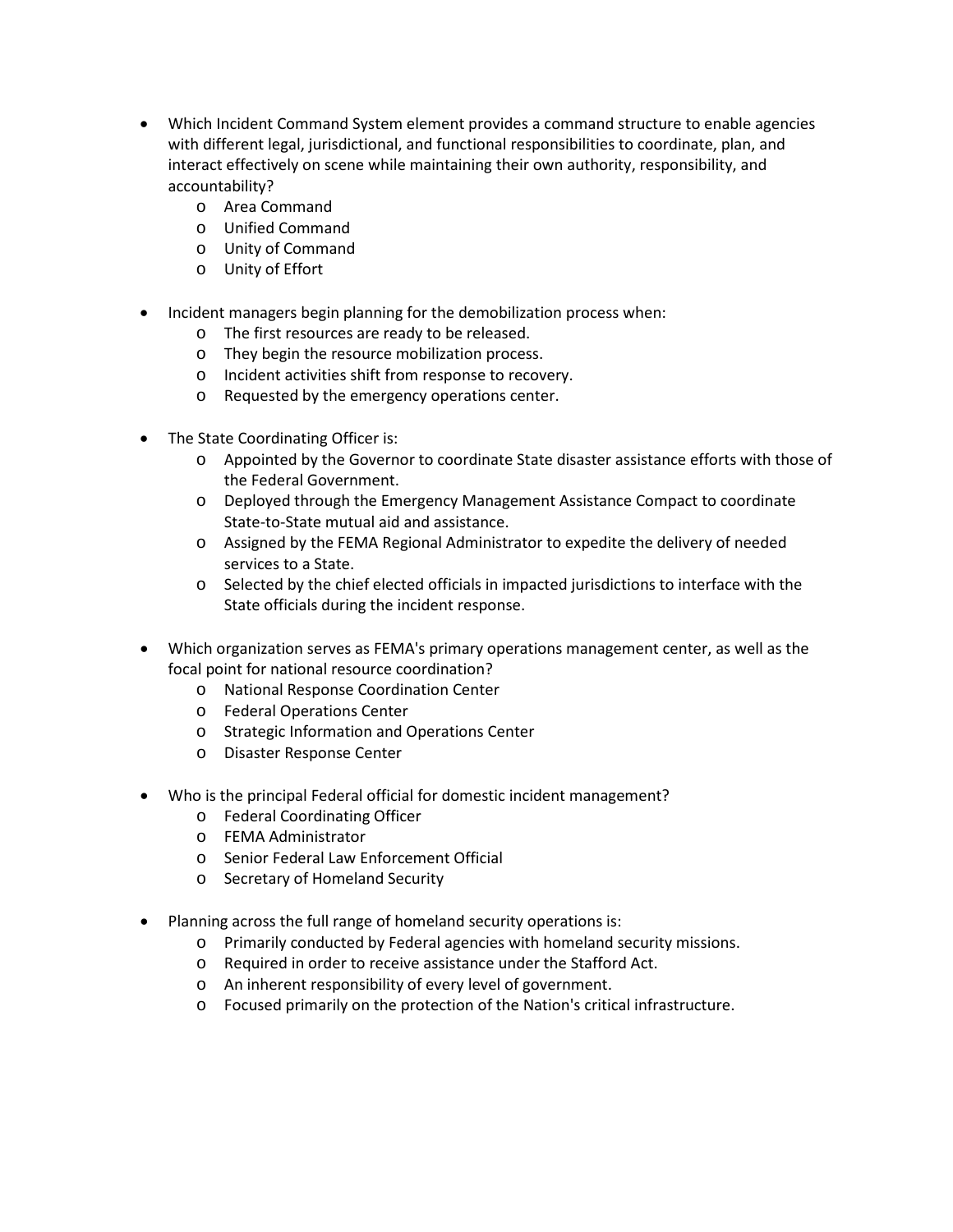• Exercises should:

Include multidisciplinary, multijurisdictional incidents.

Include participation of private-sector and nongovernmental organizations.

Cover aspects of preparedness plans, including activating mutual aid and assistance agreements. And \_\_\_\_\_\_\_\_\_\_\_\_\_\_\_\_\_\_\_\_\_\_\_\_\_\_\_\_\_\_\_\_\_\_\_\_\_\_\_\_\_\_\_\_.

- o Have consequences for inadequate performance.
- o Be repeated until performance is at an acceptable level.
- o Contain a mechanism for incorporating corrective actions.
- o Be based on the most catastrophic scenario that could affect the community.
- Select the FALSE statement from below:
	- o The Framework promotes partnerships with nongovernmental and voluntary organizations which provide specialized services that help individuals with special needs.
	- o The Framework mandates that the private-sector entities responsible for critical infrastructure and key resources develop and exercise contingency plans.
	- o When assistance is coordinated by a Federal agency with primary jurisdiction, the Department of Homeland Security may activate Framework mechanisms to support the response without assuming overall leadership for the incident.
	- o The Framework is focused on incidents of all types, including acts of terrorism, major disasters, and other emergencies.
- The National Preparedness Vision, National Planning Scenarios, Universal Task List, and Target Capabilities List are the four critical elements comprising the **Exercise 2**.
	- o National Preparedness Guidelines
	- o Federal Department and Agency Operations Plans
	- o National Infrastructure Protection Plan
	- o National-Level Interagency Concept Plan
- Select the false statement from the following: Make sure your emergency plans:
	- o Are developed using hazard identification and risk assessment methodologies.
	- o Are integrated, operational, and incorporate key private-sector and nongovernmental elements.
	- o Leave leadership roles and responsibilities undefined so the plan is more flexible.
	- o Include provisions for all persons, including special needs populations and those with household pets.
- If an incident grows beyond the capability of a local jurisdiction, then:
	- o The State activates its emergency plan, provides needed resources, and requests assistance from other States using existing mutual aid agreements.
	- o The local jurisdiction applies for Federal assistance under the Stafford Act and other Federal authorities.
	- o The National Guard is activated to assume command of the incident scene and manage response operations.
	- o The Federal Government activates the National Response Framework to prepare to respond as needed.